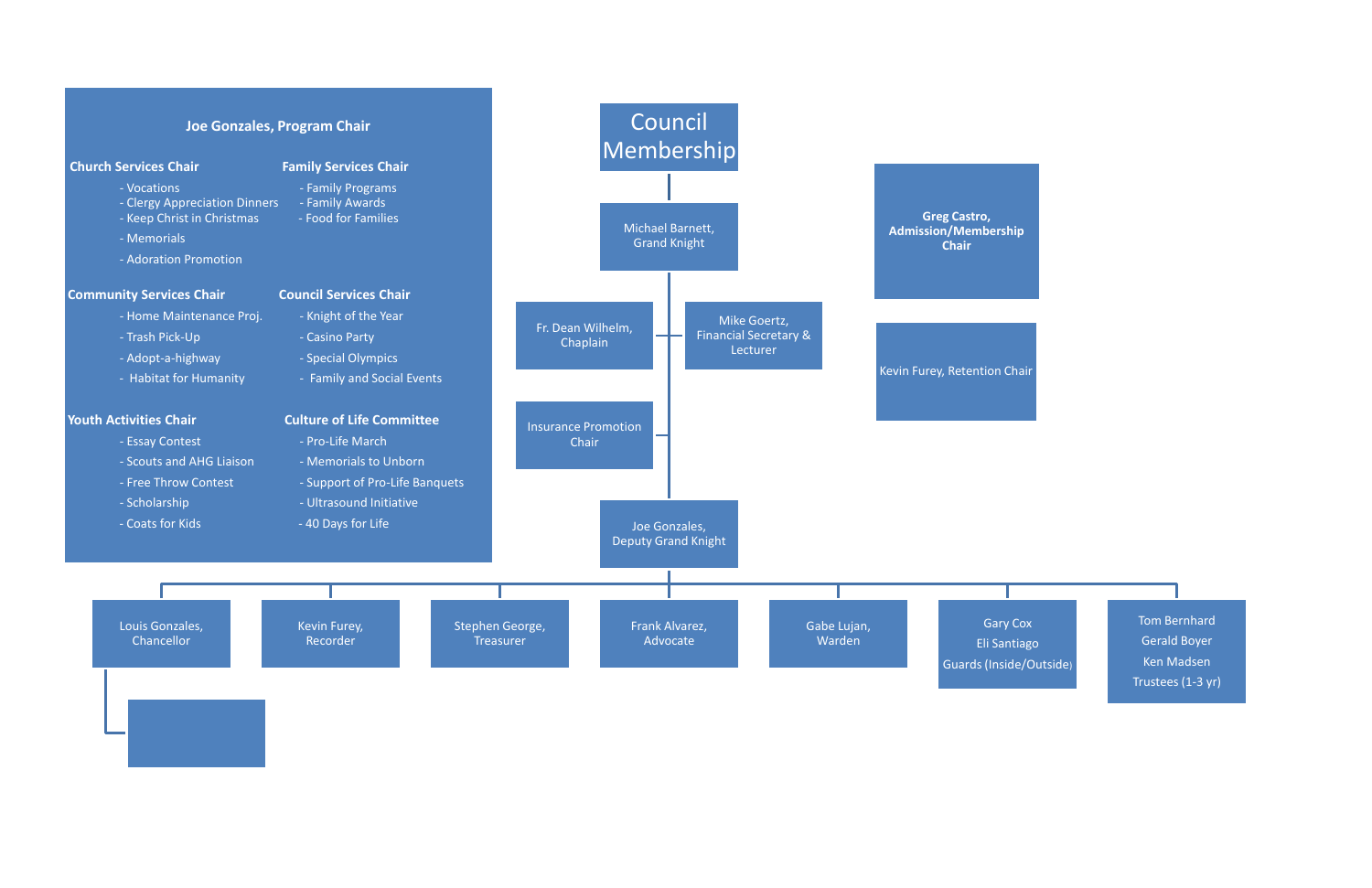# **Special Events/Committees – Appointed by Grand Knight, Michael Barnett**

Membership – Greg Castro, Chair Michael Barnett Robert Saldibar Joe Gonzales Juan Campaneria

Retention – Kevin Fury, Chair Juan Campaneria Joe Gonzales Michael Barnett Louis Gonzales Frank Alvarez

Golf Tournament – Greg Castro, Chair Victor Mendoza

1 st Degree Team – Greg Castro, Chair Mike Goertz, Deputy Chair

Casino Party 2018 – Tim O'Brien, Chair

Breakfast with St. Nick – TBA

Food Collection/Donation to St. Vincent de Paul – TBA

Ladies Night Out – TBA

Fish Fry 2017 - TBA